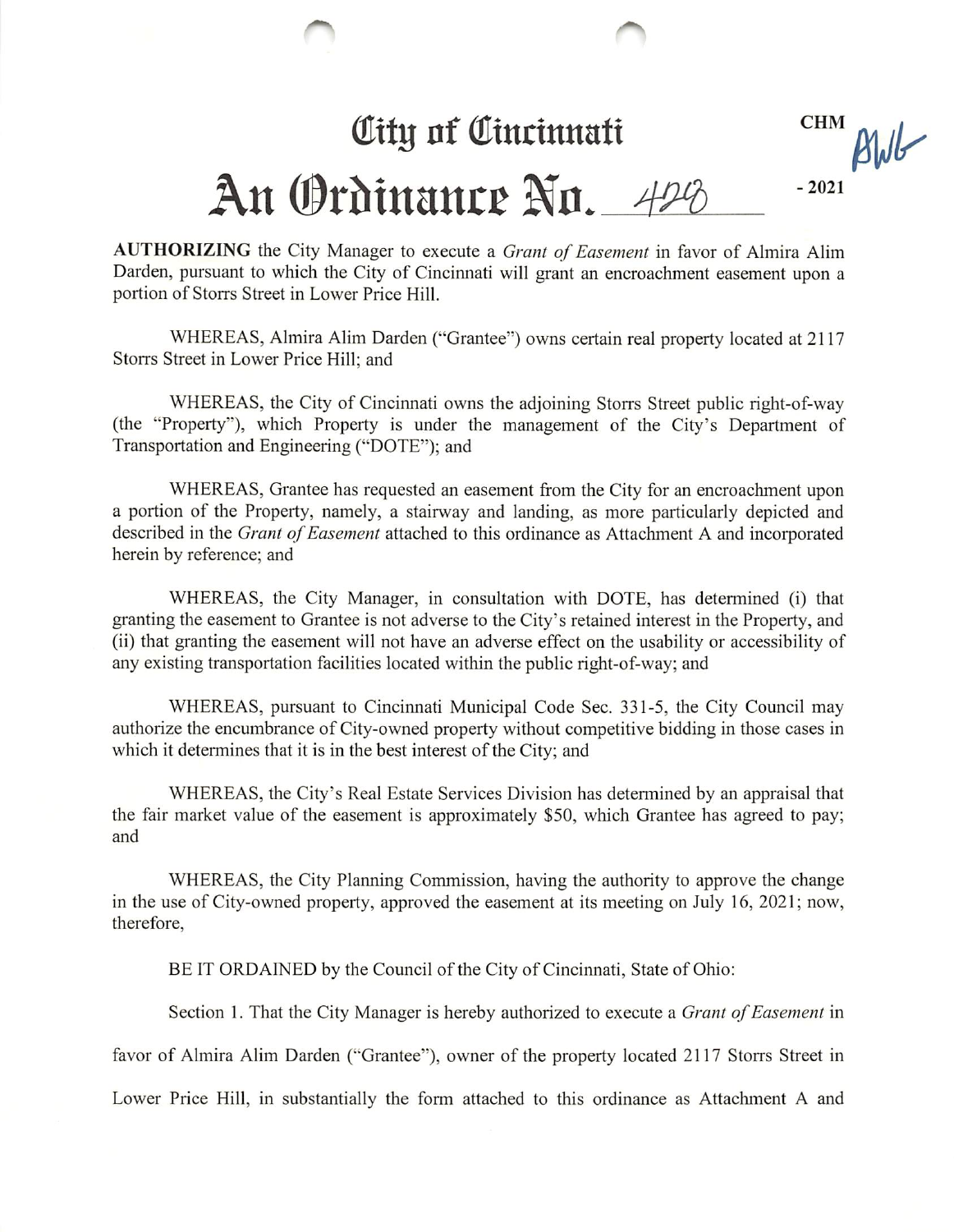incorporated herein by reference, pursuant to which the City of Cincinnati will grant to Grantee an easement for an encroachment upon the Storrs Street public right-of-way (the "Property").

Section 2. That granting the easement to Grantee (i) is not adverse to the City's retained interest in the Property, and (ii) will not have an adverse effect on the usability or accessibility of any existing transportation facilities located within the public right-of-way.

Section 3. That it is in the best interest of the City to grant the easement without competitive bidding because, as a practical matter, no one other than Grantee, an adjoining property owner, would have any use for the easement.

Section 4. That the fair market value of the easements, as determined by appraisal by the City's Real Estate Services Division, is approximately \$50, which Grantee has agreed to pay.

Section 5. That the proceeds from the *Grant of Easement* shall be deposited into Property Management Fimd 209 to pay the fees for services provided by the City's Real Estate Services Division in connection with the easement, and that the City's Finance Director is hereby authorized to deposit amounts in excess thereof, if any, into Miscellaneous Permanent Improvement Fund 757.

Section 6. That the City's Finance Director is authorized to transfer and appropriate such excess funds from Miscellaneous Permanent Improvement Fund 757 into Capital Improvement Program Project Account No. 980x233xYY2306, "Street Improvements," in which "YY" represents the last two digits of the fiscal year in which the closing occurs and the proceeds are received, referencing the latter fiscal year if the events occur in different fiscal years.

Section 7. That the City Manager and other City officials are authorized to take all necessary and proper actions to carry out the provisions of this ordinance and to fulfill the terms

 $\overline{2}$